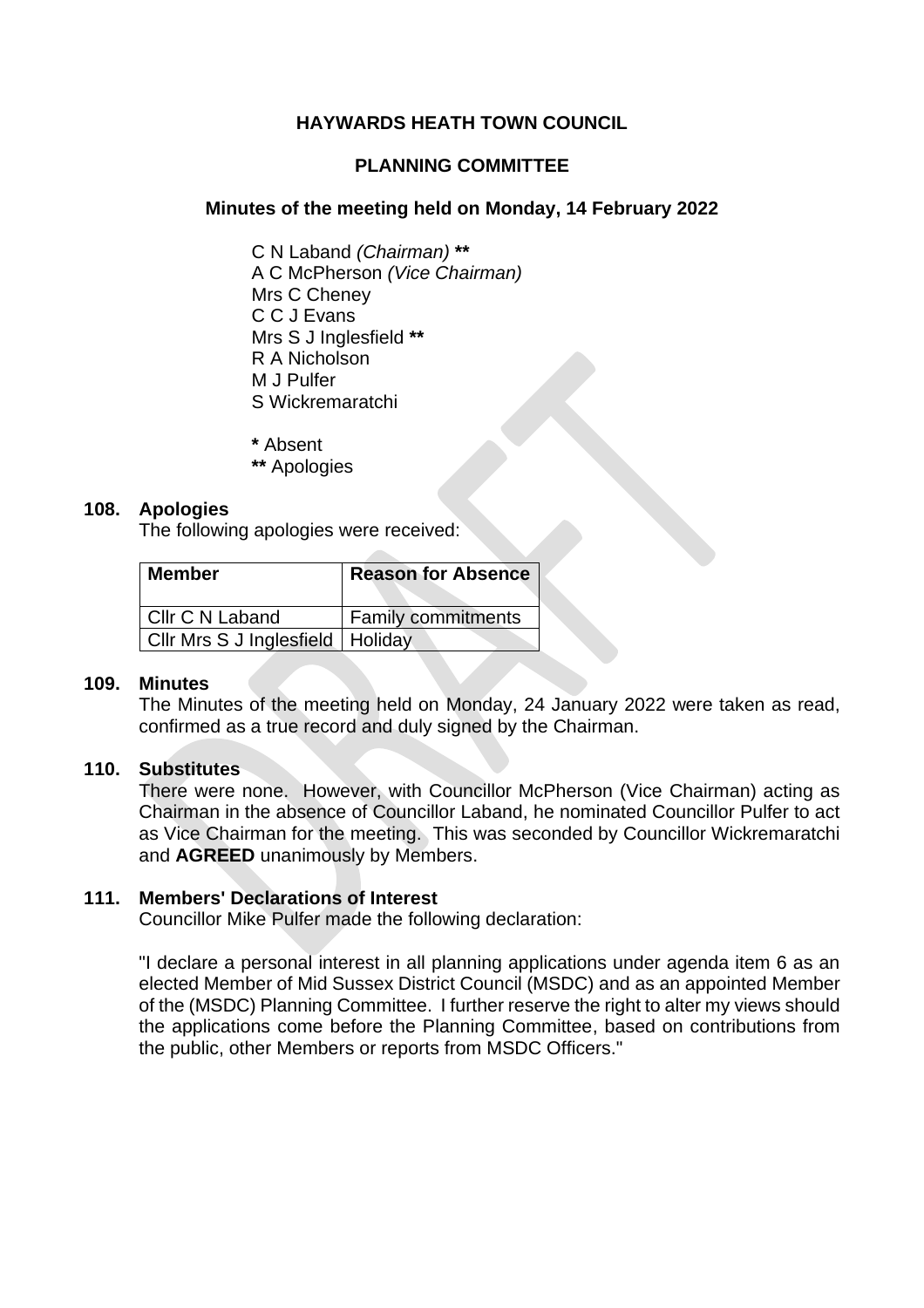## **112. Planning Appeals**

Members noted that the following appeal had been **lodged** in respect of MSDC's decision to refuse planning permission:

| Date Lodged &                     | <b>Site</b>           | <b>Description</b>             |
|-----------------------------------|-----------------------|--------------------------------|
| <b>References</b>                 |                       |                                |
| 26/01/2022                        | 7 Oldfield Drive      | Single storey extension to     |
| AP/22/0006                        | <b>HAYWARDS HEATH</b> | east side of property at       |
| APP/D3830/W/21/3283193   RH17 7TF |                       | 7 Oldfield Drive. (Tree report |
|                                   |                       | received 31/07.)               |
| (DM/21/2223 refers)               |                       |                                |

### **113. Licensing Applications**

Members noted that the following premises licence application had been **lodged** with MSDC: 

| <b>Application No.</b><br>& Applicant | <b>Application</b><br>Type | <b>Premises Address</b>    | <b>Nature of Application/</b><br><b>Variation</b> |
|---------------------------------------|----------------------------|----------------------------|---------------------------------------------------|
| LI/22/0112                            | Premises                   | Harvester                  | Variation:                                        |
|                                       |                            | <b>Beech Hurst Gardens</b> | $\Phi$ to vary the layout of                      |
| Mitchells &                           |                            | <b>Butlers Green Road</b>  | the premises;                                     |
| <b>Butlers Leisure</b>                |                            | <b>HAYWARDS HEATH</b>      | 2 to vary the hours for                           |
| <b>Retail Ltd</b>                     |                            | <b>RH16 4BB</b>            | the sale of alcohol on                            |
|                                       |                            |                            | Sundays;                                          |
|                                       |                            |                            | 3 to remove and amend                             |
|                                       |                            |                            | out of date conditions.                           |

## **114. Comments and Observations on Planning Applications**

Members made comments and observations on 25 planning applications as per Appendix 1 attached.

# **115. Items Agreed as Urgent by the Chairman**

There were none.

The meeting closed at 8:01pm.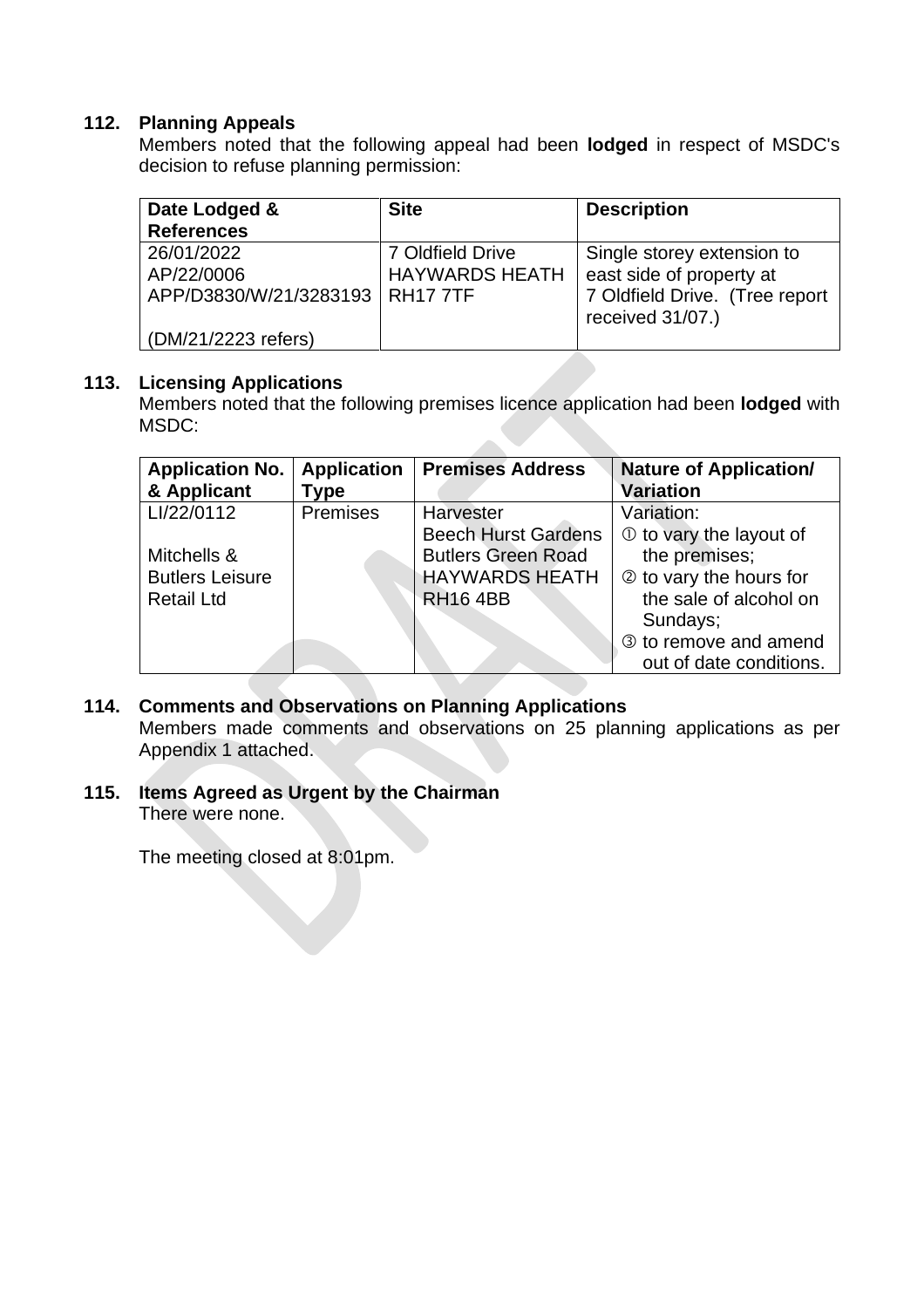| Week 1<br>DM/22/0156 - 94 Barnmead<br>Proposed single storey rear and front extension and a garage conversion.                                                                                                                                                                                                                                                                                                                                                                                                          | <b>Heath</b> |  |
|-------------------------------------------------------------------------------------------------------------------------------------------------------------------------------------------------------------------------------------------------------------------------------------------------------------------------------------------------------------------------------------------------------------------------------------------------------------------------------------------------------------------------|--------------|--|
| No comment.                                                                                                                                                                                                                                                                                                                                                                                                                                                                                                             |              |  |
| DM/22/0161 - 75 Edward Road<br>Proposed single storey front extension.                                                                                                                                                                                                                                                                                                                                                                                                                                                  | Ashenground  |  |
| No comment.                                                                                                                                                                                                                                                                                                                                                                                                                                                                                                             |              |  |
| DM/22/0162 - 49 Turners Mill Road<br>Proposed two storey rear and side extension over existing garage.                                                                                                                                                                                                                                                                                                                                                                                                                  | Heath        |  |
| No comment.                                                                                                                                                                                                                                                                                                                                                                                                                                                                                                             |              |  |
| DM/22/0170 - 15 College Road<br>Single storey rear extension with new VELUX.                                                                                                                                                                                                                                                                                                                                                                                                                                            | Heath        |  |
| No comment.                                                                                                                                                                                                                                                                                                                                                                                                                                                                                                             |              |  |
| DM/22/0182 - Penland Farmhouse, Hanlye Lane, Cuckfield<br>Lucastes<br>To provide a new dividing wall – part retaining – to divide the property known as Penland Farmhouse<br>and the property known as Penland Cottage. The proposal includes minor alteration to the hard<br>landscaping and the inclusion of several trees to the cottage side of the new wall. A second retaining<br>wall is proposed to the farmhouse side to the previously approved driveway to maintain the provision<br>of the existing garden. |              |  |

**APPENDIX 1**

No comment.

### **Week 2**

## **DM/22/0208 – 48 Wickham Way Heath**

Proposed two-storey rear extension to replace existing single storey extension (resubmission of DM/21/1830).

No comment.

## **DM/22/0210 – 86 Renfields Lucastes**

Loft conversion with VELUX and 3 dormers.

No comment.

### **DM/22/0216 – 46 Edward Road Ashenground**

Proposed single storey rear extension with raised patio area.

No comment.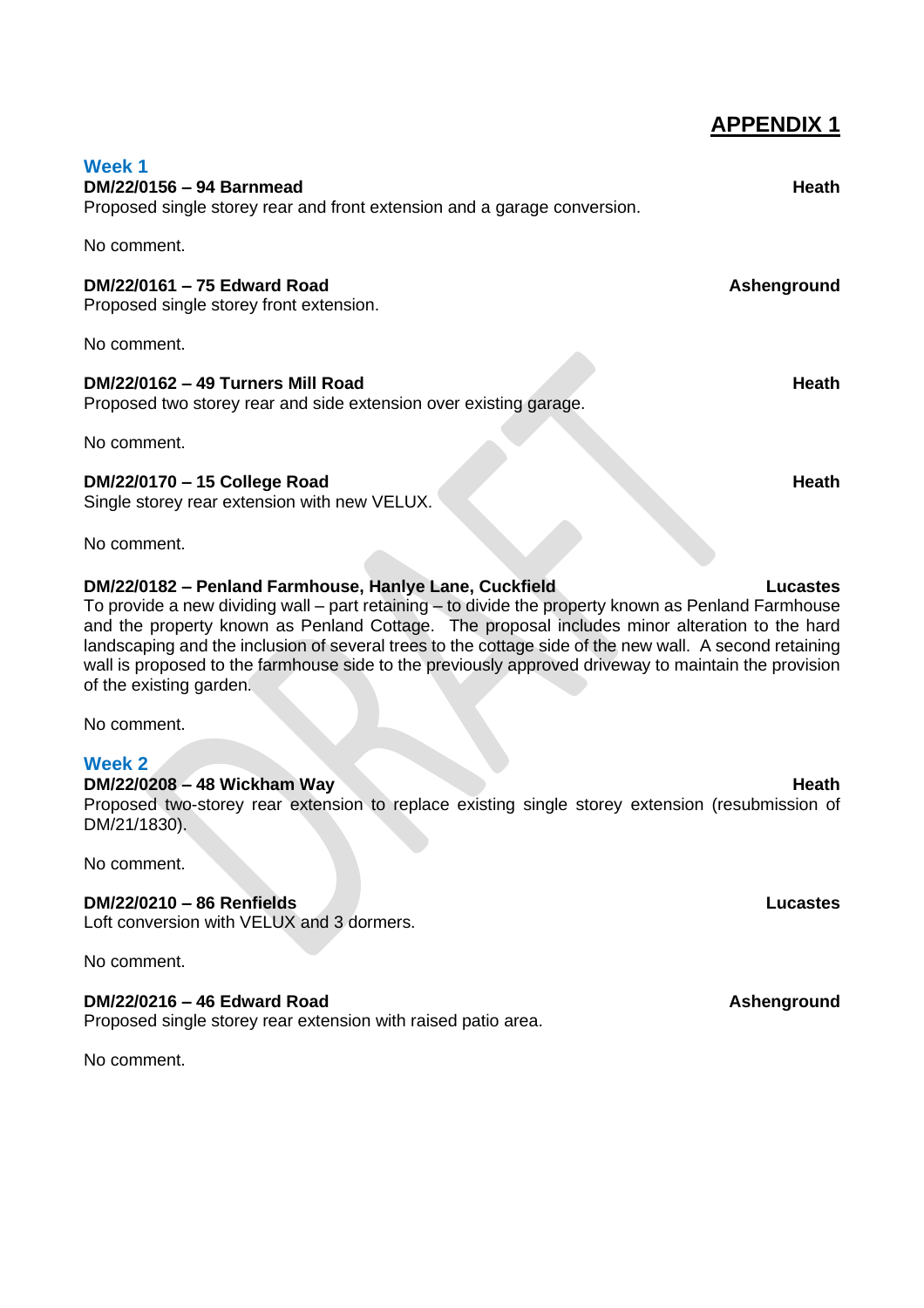### **DM/22/0234 – 55 and 57 Lucastes Avenue Lucastes**

T1 and T2 Oaks – reduce back to old points, 1–2m all over. T3 Hornbeam – remove single stem from rotting stand. T4 – remove Hornbeam from corner of steps. T5 – remove Hornbeam adjacent to neighbours' fence. T6 – remove Hornbeam with rot in the stem and upper crown. T7 – remove leaning Silver Birch over the pond. T8 – remove deadwood in Beech by front drive.

The Town Council defers this decision to Mid Sussex District Council's Tree Officer.

### **DM/22/0247 – 32 Woodlands Road Bentswood**

English Oak (Quercus Robur) – (T1) crown reduce and balance by 1.5 metres.

*Not a Haywards Heath application – relates to property known as Montrose, 32 Woodsland Road, HASSOCKS.*

**DM/22/0283 – Dolphins Surgery, Nightingale Primary Care Centre, Butlers Green Road Lucastes** T0771 Common Oak – reduce lateral limbs by 3 metres. T0773 Common Ash – reduce lateral limbs by 4 metres. T0776 Common Oak – reduce lateral limbs by 2 metres. T0777 Common Holly (dead) – fell to safe height. T0786 Common Ash – reduce faulted limbs/stems by 3 metres. T0789 Common Ash – remove faulted branch/limbs. T0794 Ash (Group) – group of approx. 9 young ash trees. Fell 4 x dead trees. T0772 Common Ash – pollard to 8 metres. T0770 Common Oak – reduce lateral limbs by 5 metres. T0774 Sycamore – fell to ground level. T0775 Ash – reduce lateral limbs by 4 metres.

The Town Council defers this decision to Mid Sussex District Council's Tree Officer.

## **Week 3**

### **DM/21/3875 – Land at Anscombe Woods Crescent Franklands**

The erection of two buildings to provide 2 no. 1-bed apartments, 6 no. 2-bed apartments and 2 no. 3 bed apartments (total 10 units), with associated access, car parking, covered cycle parking, refuse store, SUDS pond and woodland management plan.

The principle of development on this site has already been established under previous application 12/04158/FUL. Whilst Mid Sussex District Council resolved to grant planning permission subject to the completion of a Section 106 Legal Agreement, the application was subsequently not proceeded with.

The Town Council **SUPPORTS** this latest application and is pleased to see that the footprint of the proposed apartment buildings and parking is smaller than that proposed under the previous application 12/04158/FUL, which was for 10 houses. In the event that the application is granted permission, the Town Council requests that it be subject to the following conditions:

- 1. electric vehicle charging points shall be provided for all parking spaces;
- 2. developer Section 106 contributions for local community infrastructure are allocated towards the proposed Country Park on land off of Hurstwood Lane;
- 3. no development shall take place until a Traffic Management Plan has been submitted to and approved in writing by the Local Planning Authority. Thereafter the approved Plan shall be implemented and adhered to throughout the entire construction period;
- 4. there shall be no parking of construction-related vehicles (i.e. contractors, site operatives or site visitors) in Bowden Way, in any residents' private parking areas or in the surrounding vicinity in general;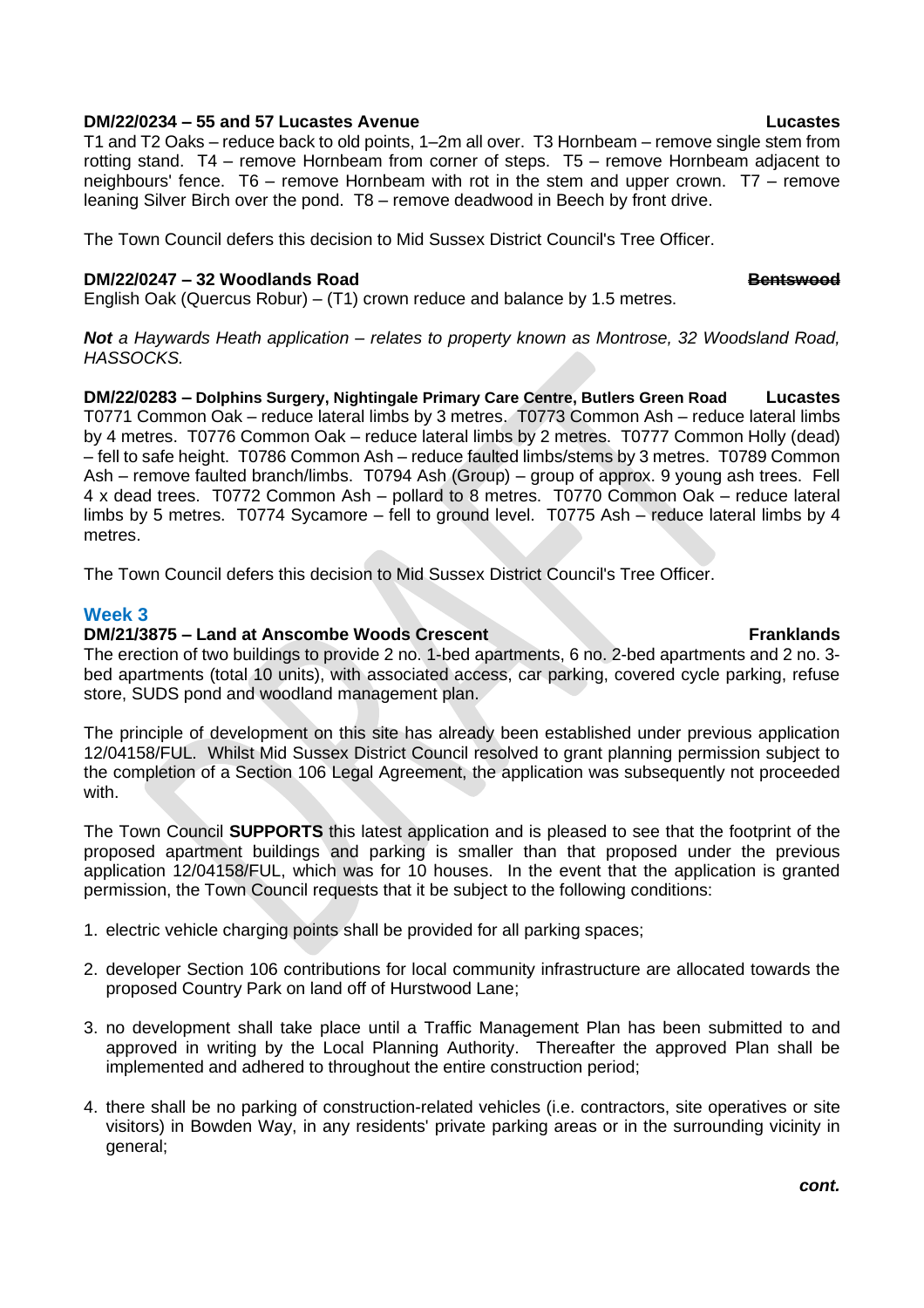#### **DM/21/3875 – Land at Anscombe Woods Crescent (cont.) Franklands**

- 5. no part of the development shall be first occupied until such time as biodiversity enhancements have been delivered in respect of the ancient woodland and buffer zone;
- 6. the development shall aim to be water neutral. (A water neutral development will not add to the overall water demand of an area and will have a net zero impact on the mains water supply. The aim of water neutrality is to minimise the impact on existing water resources, infrastructure, and the environment. Offsetting for a particular project should link to the same water resource zone for which the water resources are being abstracted.)
- 7. works for the implementation of the development (including the use of plant and machinery, and deliveries or collection of plant, equipment or materials) shall be limited to the following times:

Monday–Friday 08:00–18:00 hours; Saturday 09:00-13:00 hours; Sunday and Bank/Public Holidays No work permitted.

#### **DM/21/4130 – Cotswold, Fox Hill Close Franklands**

Retrospective permission for external changes to windows and doors. New balcony with railings over existing single storey rear extension and external spiral staircase for access.

No comment.

#### **DM/21/4259 – Chestnut Corner, Snowdrop Lane Franklands**

Two-storey extension including garage conversion. Relocated front entrance door. Rear infill. New entrance gates and piers.

No comment.

#### **DM/22/0245 – 31–33 Perrymount Road All and Structure Controllering Heath Heath**

Erection of 2-storey roof extension to provide 30 flats under Class AA New Dwellinghouses on detached buildings in commercial or mixed use, Part 20, of Schedule 2, of the GPDO.

Given that prior approval has been given under application DM/21/2679 for the conversion of the building to 38 residential units, the Town Council supports this latest application subject to there being sufficient capacity for refuse bins and sufficient provision for cycle storage and on-site parking.

#### **DM/22/0254 – Land rear of 6–7 Ash Grove Ashenground**

5x Sweet Chestnuts to reduce by approximately 5m to previous points.

The Town Council defers this decision to Mid Sussex District Council's Tree Officer.

#### **DM/22/0284 – 53 Lucastes Avenue Lucastes**

Ground floor extension at front and rear, relocation of windows and chimney breast.

No comment.

#### **DM/22/0286 – 79 Highbank Lucastes**

Convert the garage into a children's playroom. Two existing parking spaces to be kept to the front of the property.

As this is an application for a Lawful Development Certificate and is therefore a legal matter, the Town Council defers the decision to Mid Sussex District Council.